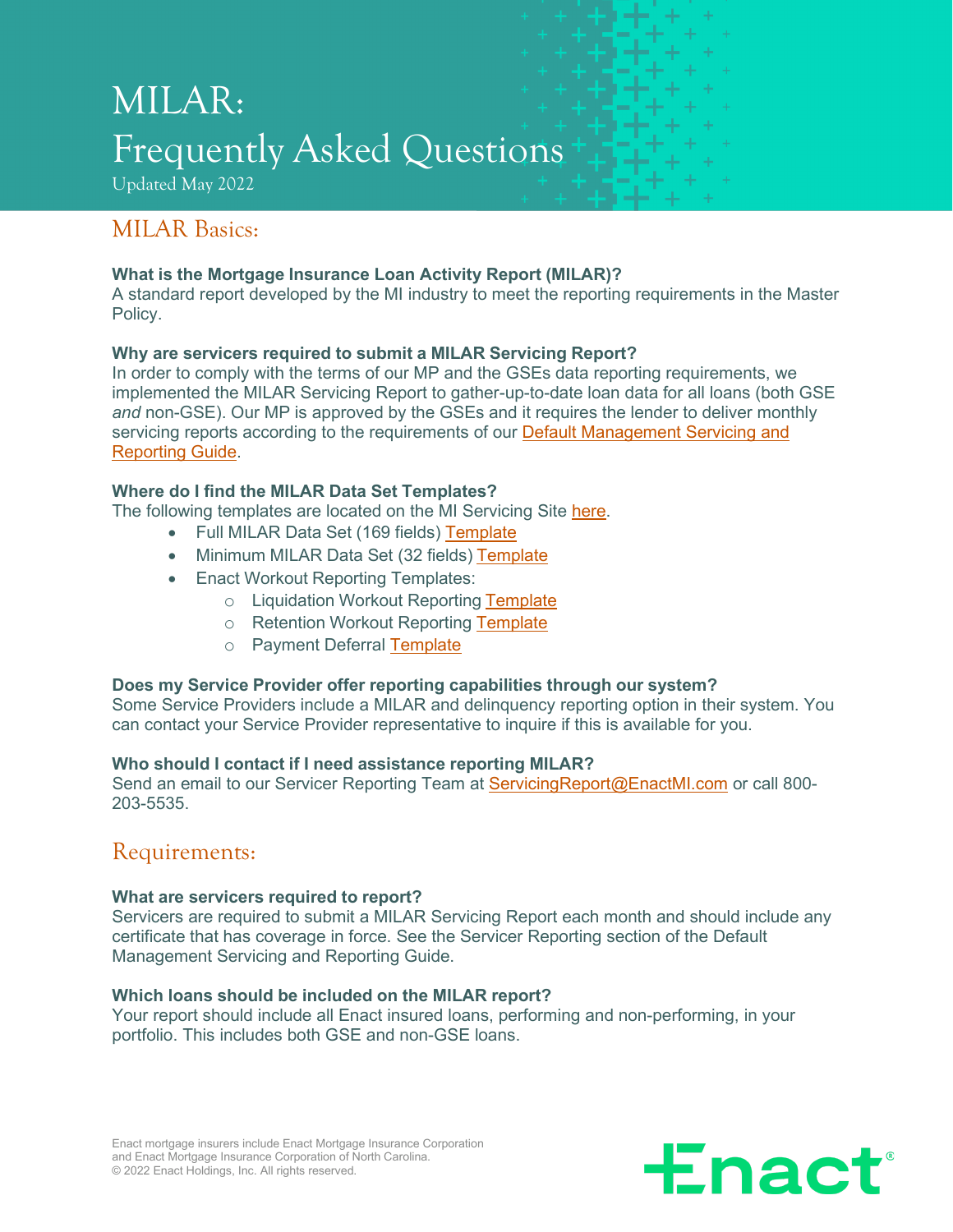### **How often and when do I need to deliver the MILAR report?**

The report must be received on a monthly basis prior to the 25th of the month, but preferably by the 7<sup>th</sup> business day of the month.

#### **Does MILAR replace the monthly delinquency report, which is either the Automated Delinquency Report (ADR) or Delinquencies on the Web (DOW)?**

No, MILAR reporting and delinquency reporting are separate reports. You will still need to submit your monthly delinquency report.

#### **On a monthly basis, which reports am I responsible to submit to Enact?**

- If you submit the Full MILAR Data Set (169 fields), you also need to submit delinquencies via ADR or DOW.
- If you submit the Mini MILAR Data Set (32 fields), you also need to submit delinquencies via ADR or DOW, as well as one of the 3 tools that include workout data (Delegated Online Workout Reporting, Enact Workout Reporting Template, or individual loans for decision).
- If you do not use Enact's Workout Delegation and submit the Mini MILAR Data Set (32 fields), you also need to submit delinquencies via ADR or DOW, as well as the individual loans for decision.

|                                                                                                                  | <b>All Active</b><br><b>Loans</b>               | <b>Delinquent Loans</b>                        |                                | <b>Submitting Workouts</b>                                               |                                                                              |                                                                           |
|------------------------------------------------------------------------------------------------------------------|-------------------------------------------------|------------------------------------------------|--------------------------------|--------------------------------------------------------------------------|------------------------------------------------------------------------------|---------------------------------------------------------------------------|
| If I am a Servicer who is:                                                                                       | <b>Full MILAR</b><br>Data Set<br>$(169$ fields) | <b>Mini MILAR</b><br>Data Set<br>$(32$ fields) | <b>ADR</b><br>or<br><b>DOW</b> | <b>Delegated</b><br>Online<br><b>Workout</b><br><b>Reporting</b><br>Tool | Enact<br><b>NEW</b><br><b>Workout</b><br><b>Reporting</b><br><b>Template</b> | <b>Submit</b><br><b>Individual</b><br><b>Loans for</b><br><b>Decision</b> |
| <b>Utilizing Enact's Workout</b><br>Delegation & opts to use the<br><b>Full MILAR Data Set</b><br>$(169$ fields) | X                                               |                                                | $\boldsymbol{\mathsf{X}}$      |                                                                          |                                                                              |                                                                           |
| <b>Utilizing Enact's Workout</b><br>Delegation & opts to use the<br><b>Mini MILAR Data Set</b><br>$(32$ fields)  |                                                 | $\mathbf x$                                    | $\mathbf{x}$                   | X (select one)                                                           |                                                                              |                                                                           |
| <b>Not Utilizing Enact's</b><br><b>Workout Delegation</b>                                                        |                                                 | X                                              | $\mathbf x$                    |                                                                          |                                                                              | X                                                                         |

### **What happens if a servicer chooses not to submit a monthly MILAR report?**

Failure to report loan activities, including workout status within 30 days of a status change, may result in:

- Revocation of delegated workout authority
- Reduction in future claim amount
- Cancellation of coverage or denial of a claim, if such non-compliance continues for a period of 12 months



Enact mortgage insurers include Enact Mortgage Insurance Corporation and Enact Mortgage Insurance Corporation of North Carolina. © 2022 Enact Holdings, Inc. All rights reserved.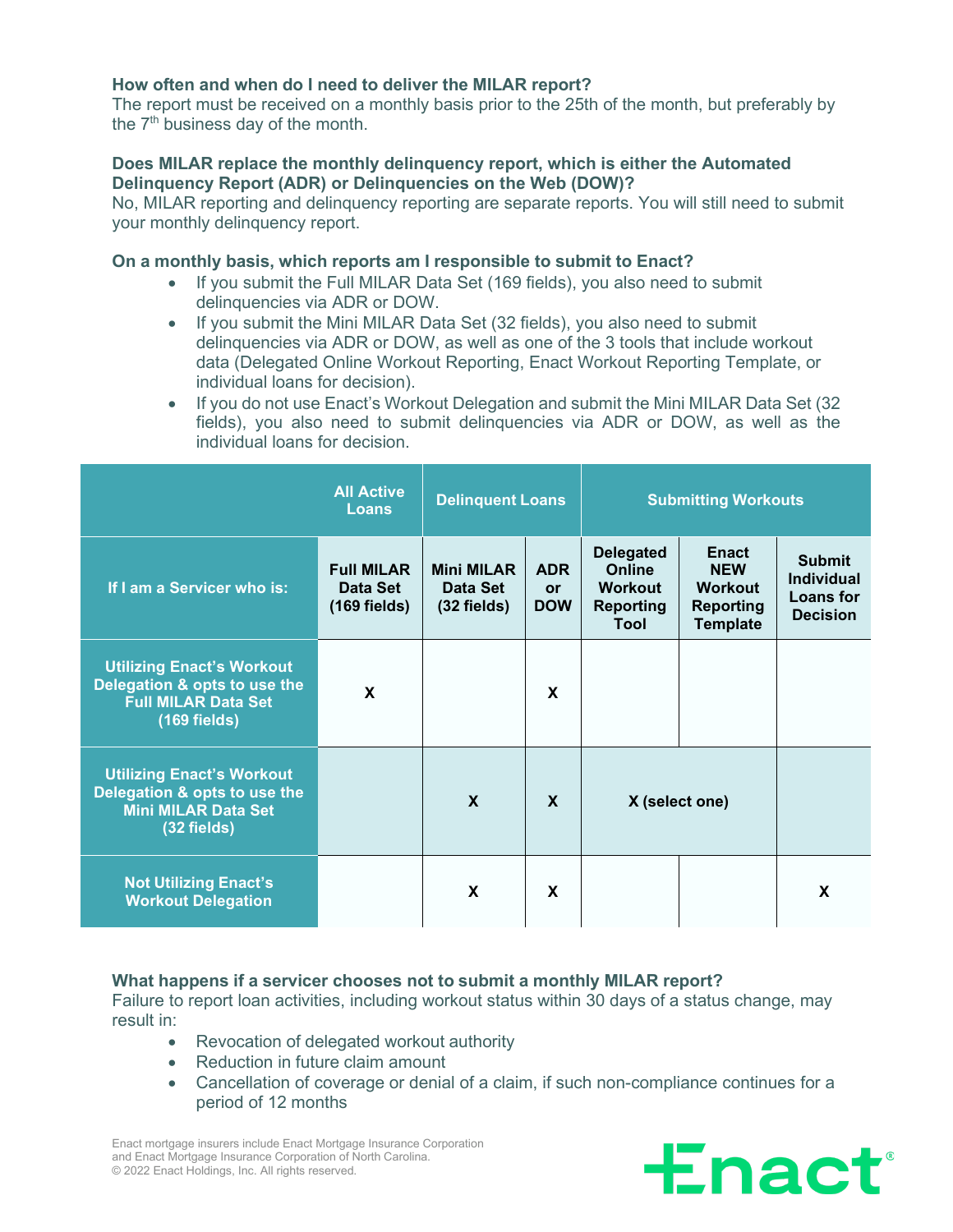# Workout Reporting:

**How do I know if our company is a delegated servicer for loss mitigation workouts?** All servicers are authorized to utilize Enact's Workout Delegation; no sign-up or contract required. Program parameters require reporting and are detailed in our Default Management Servicing Guide.

**Who should I contact with questions about the Online Workout Reporting Tool?** Send an email to our Servicer Reporting Team at [ServicingReport@EnactMI.com](mailto:ServicingReport@EnactMI.com) or call 800- 203-5535.

## **How do I sign up to use the Online Workout Reporting Tool?**

Please contact the Enact ActionCenter® at 800-444-5664.

# Formatting:

### **What are the acceptable file formats?**

We can accept the following formats: Microsoft Excel (.xlsx, .xls), Pipe Delimited File (.txt) and CSV File (.csv - as long as there are no commas in the data).

### **Is there a preferred naming convention for the MILAR report?**

The preferred naming convention is ServicerName\_MILAR\_yyyymmdd. An example of an acceptable file name would be: AnywhereBank\_MILAR\_20150331.

### **What date should be used in the Reporting Date Column (Column A)?**

The date entered should be the cutoff date for the data being reported. This date should be the same for each loan documented in the report and should not be a future date.

### **What if certain data fields do not apply to a particular loan?**

Any field that does not have applicable data for that loan should be left blank.

### **How do I ensure my report will process correctly?**

- a) Keep the columns in the EXACT order as on the approved template, even if you know the last column will be blank.
- b) Ensure all data entered is in the correct report format and is consistent on a column-by-column basis (i.e. all text or all numeric).
- c) Do not enter data outside the template parameters.
- d) Leave data fields blank if data is not applicable. Do not populate blank fields with "N/A", "0", or "Null".
- e) Continue to use the exact same name and format in the Servicer Name column month after month.
- f) Confirm you have updated the reporting date in Column A of the template.

### Submission:

### **How do I submit the MILAR report?**

Go to [https://miservicing.genworth.com.](https://miservicing.genworth.com/) Find "Secure Submission" on the right-hand side. Click "GO" to access the secure submission tool. Follow the directions at the top of the submission tool to upload your report. Use document type "MILAR."